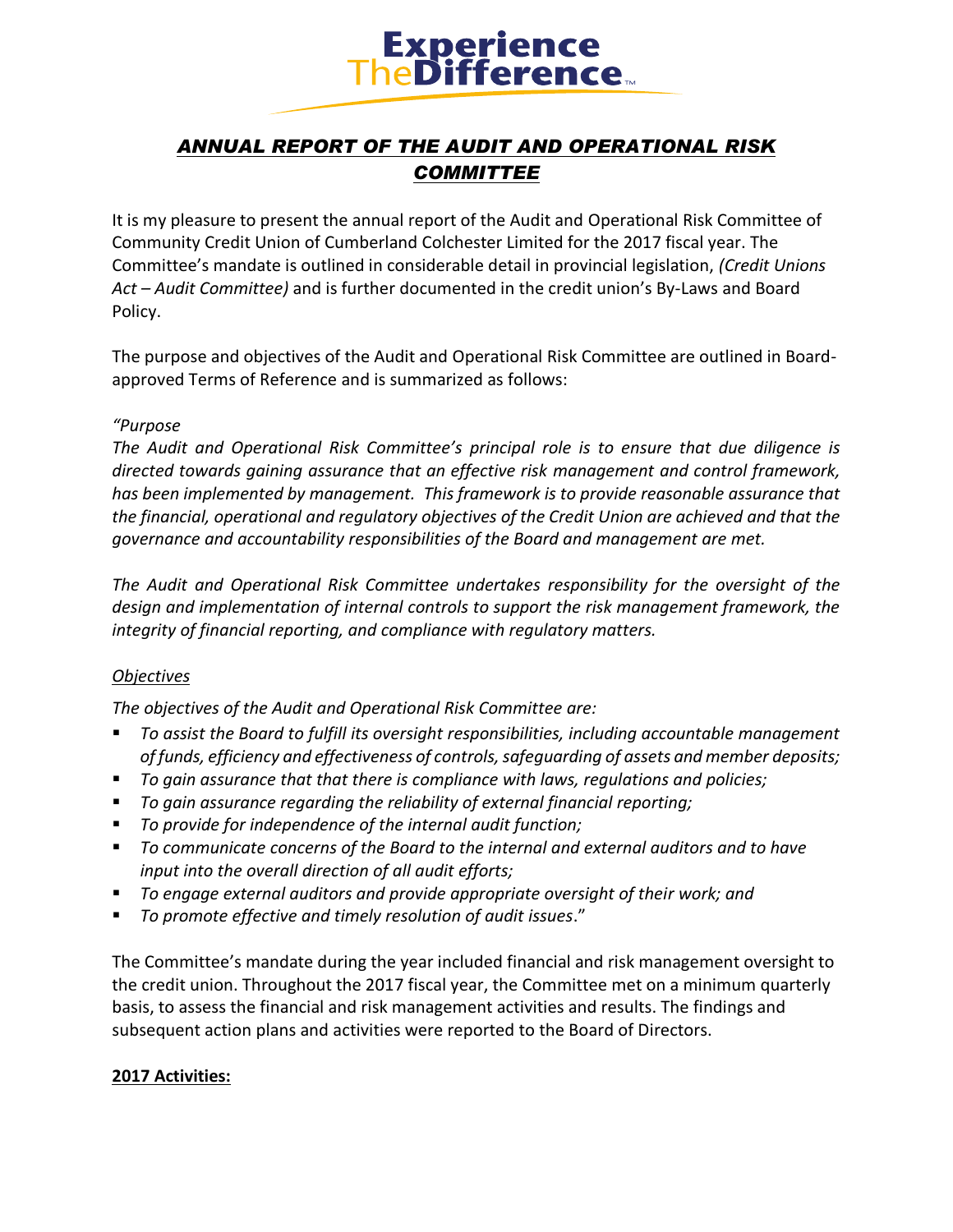# **Experience**<br>TheDifference

- Loan Interest Income As reported in previous years, we continue to offset our low personal lending results, with the purchase of Concentra mortgage pools. As a direct result, we maintained our net interest income performance in 2017 to that of 2016. With this pool reducing on a monthly basis, we were able to continue to purchase an additional mortgage pools from our system partner Concentra Financial. With the increasing challenge in growing our personal lending portfolio, and in addition to purchasing mortgage pools, we have increased our participation in small business regional loan syndications. Both of these initiatives, are the primary drivers of lending growth again this year.
- Deposit Interest Expense Throughout 2017 our net deposit position was virtually the same as that of 2016. As a result of this position, our interest expense has remained relatively consistent with a nominal impact on our gross financial margin.
- Financial Margin We are pleased with our continued Gross Margin position, which has remained strong throughout the past several years and again in 2017 at **4.47%** compared to 2016 at 4.45%. We will continue our due diligence to maintain our Gross Margin above the 4.00% level by managing our excess liquidity in a prudent manner.
- Operating Expense Our operating expenses, at 4.18% in 2017, increased slightly over the 2016 performance of 4.08%. Overall expenses remained consistent year over year with only a nominal 0.10% increase in 2017 over 2016. This is an important financial area, which will require continued oversight and effective management, particularly during a low interest rate environment. We will continue to monitor this area very closely to ensure we experience financial stability.
- Operating Surplus Our pre-tax operating surplus decreased from 0.38% in 2016 to **0.29%** in 2017, which remains above the minimum benchmark set by our Regulator at 0.25%. This reduction is primarily due to an unexpected loan loss in 2017. In a low interest rate environment, achieving this level of operating surplus requires continued investment diligence, alternative income sources as well as a very diligent expense management. These three important areas will continue to be addressed in 2018 and beyond in an effort to maintain our operational surplus well above the regulatory benchmark and our strategic objective of 0.50%.

We are pleased with the satisfactory and stable financial performance during 2017 and we are confident continued improvement in our revenue opportunities and our expense management mandate will again be evident throughout the 2018 fiscal year and beyond. Our performance to date is directly attributed to the effectiveness of our ongoing financial management activities, which will continue to evolve in 2018 and beyond. A more detailed analysis will be provided by our President & CEO.

In 2017, the Committee, through the Board, was directly involved in continued *'governance development'* sessions, intended to establish further oversight practices to financial and operational risk.